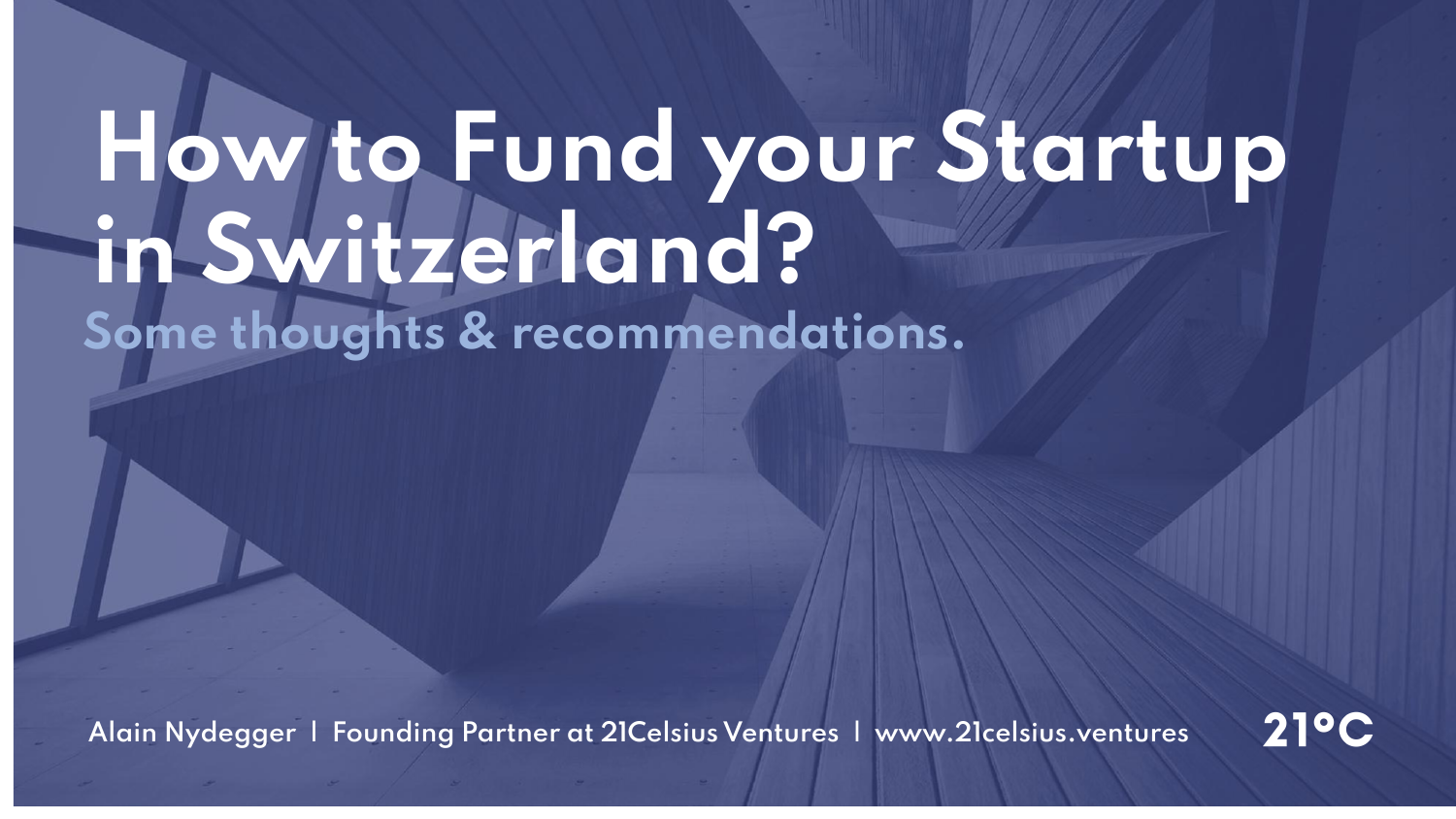$21^{\circ}$ C

### **First question we ask ourselves:**

# **1. Is the business a "nice to have" or a "necessity" down the road?**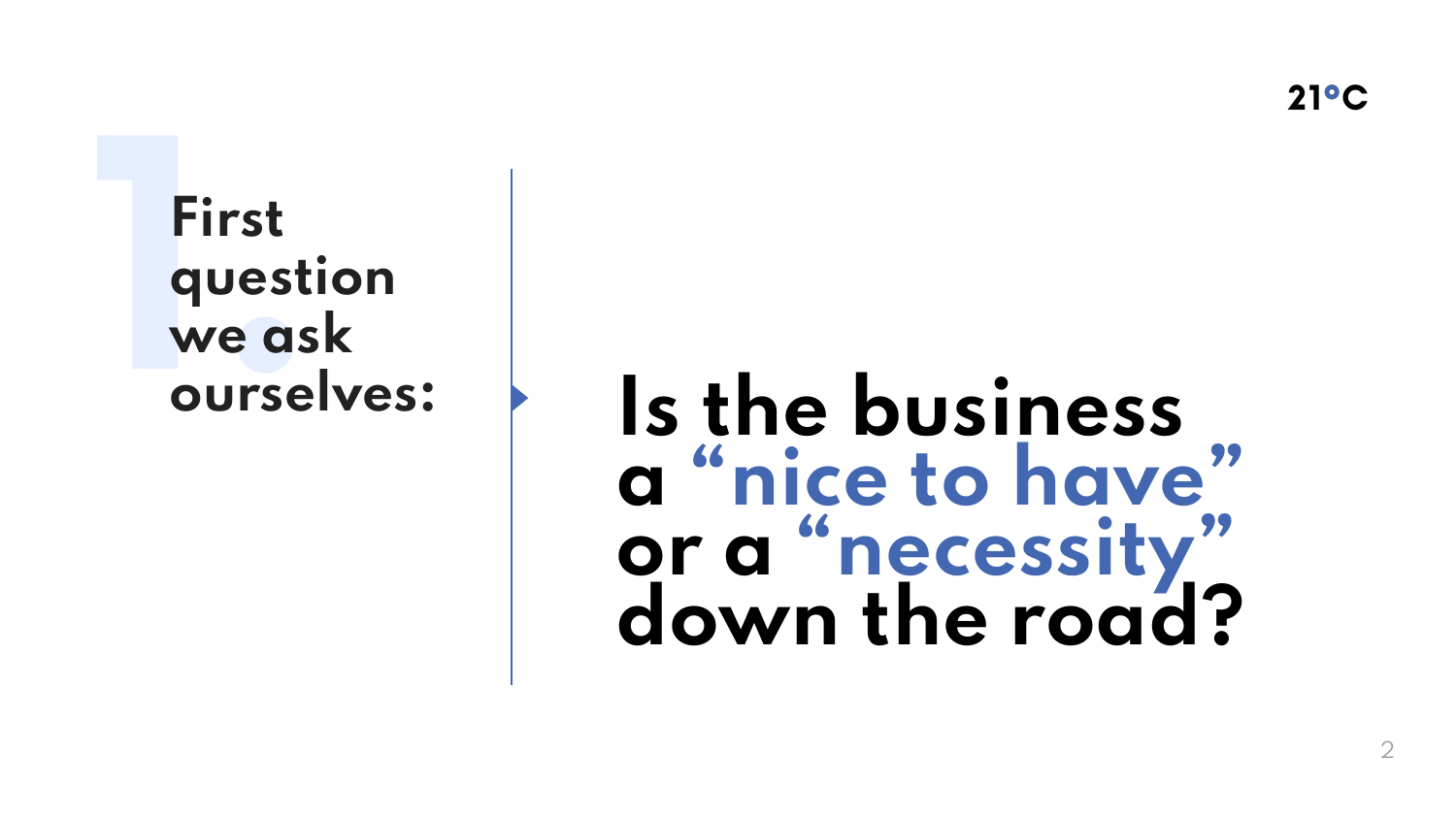### **Investment Filters | Our Checklist**

#### **Team Composition - At least two co-founders, ideally three**

**+** Are they complementary?

**1.**

**2.**

**3.**

- **+** Do they have equal (equity) stakes?
- **+** How do they work together?

#### **How resilient is the business case?**

- **+** As a rule of thumb: If a new player in town can copy your business in less than two weeks, you have a problem
- **+** Is your business scalable?
- **+** Do you have a true USP?

#### **Market Size + Regulation**

- **+** Switzerland is beautiful but you need to think bigger (Market size at least \$1bn p.a., ideally growing by at least 10%)
- **+** Avoid markets where you are at the mercy of authorities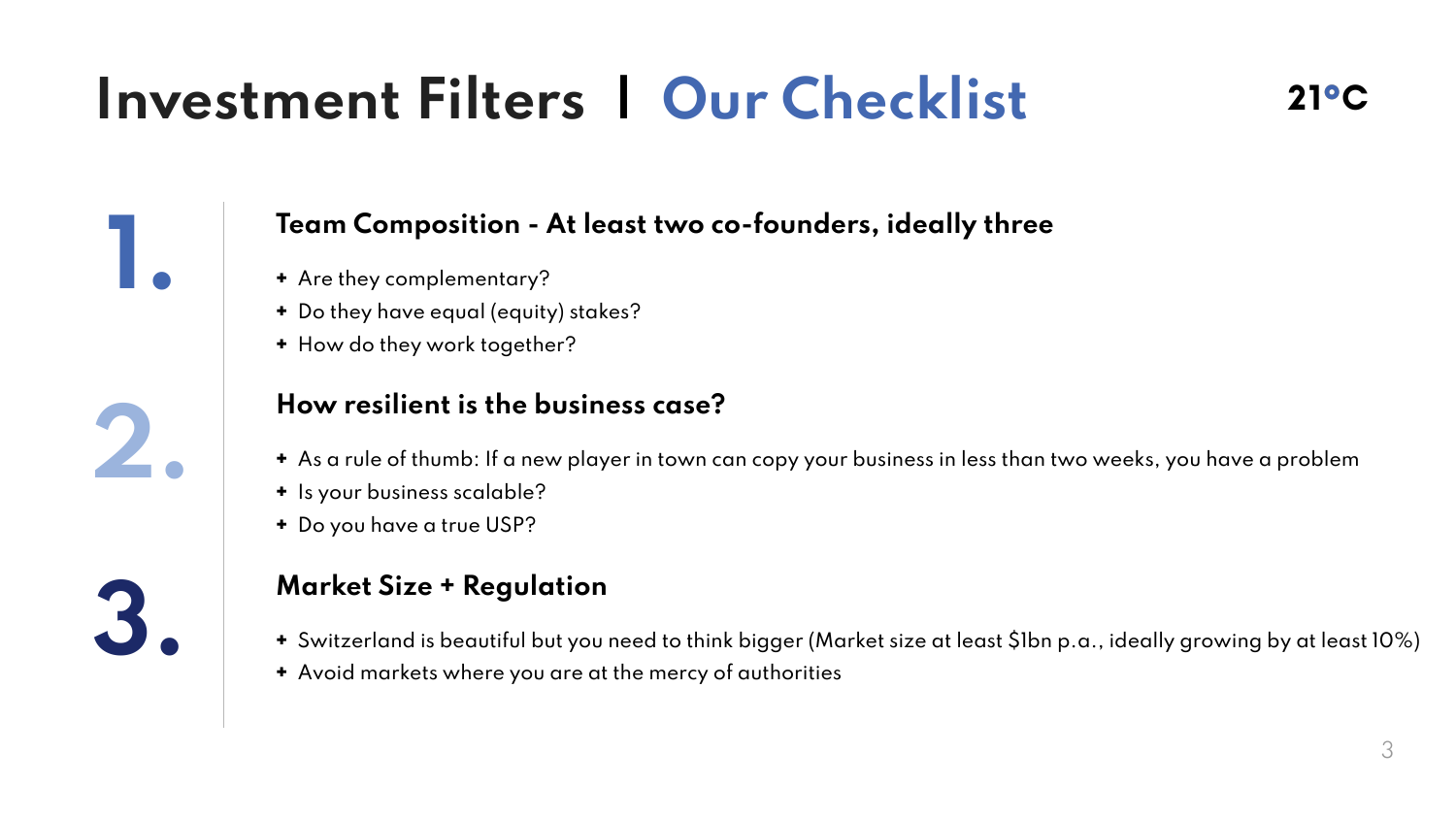### **Investment Filters | Our Checklist**

**5.**

#### **Timing**

**+** Sweet spot: Don't be the first, never be the last; sometimes the market is not ready yet, sometimes the train left the station already

#### **Behavioural Finance**

- **+** Crowded Cases: If 15 other VCs are already active in a certain field Do I still think it needs "us" there and if yes, how do we make a difference?
- **+** Confirmation Bias: Do I invest because I already spent so many hours w/ my partners on a new investment case?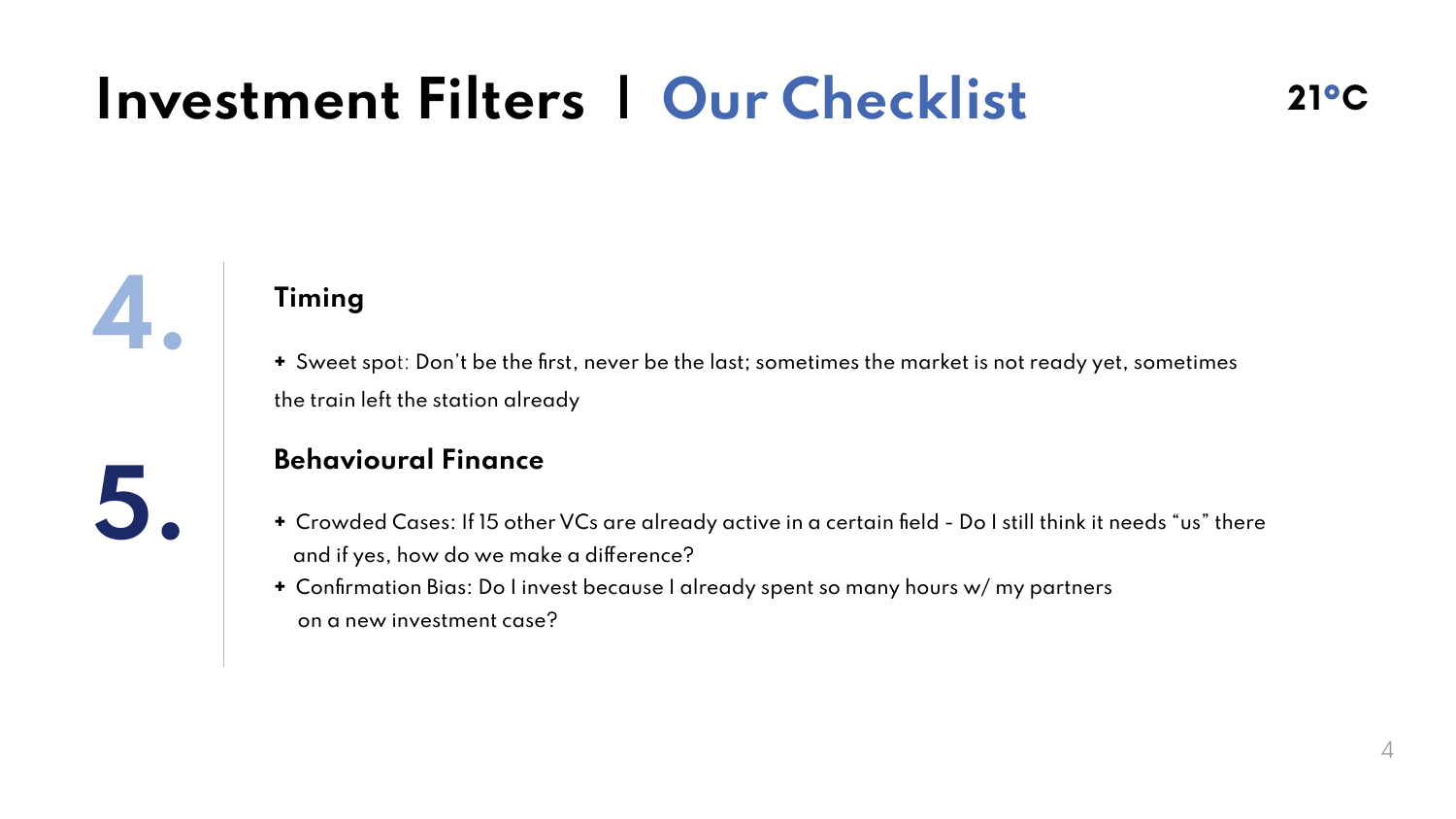### **Some suggestions before you reach out to VC's**

**Targeted approach - Who is your ideal investor & why?** **In a nutshell: What's your investment narrative?**

#### **Quality before quantity.**

What would you ideally, aside from \$, get from them?

What do you know about them,  $\blacktriangleright$ i.e. what is their approach?

- Why is your business ahead of everyone else?
- Where do you have gaps in your business model, i.e. what's your Achilles heel?
- Can you get warm introductions?

**Please: Don't send impersonal, mass emails!**

 $21^{\circ}C$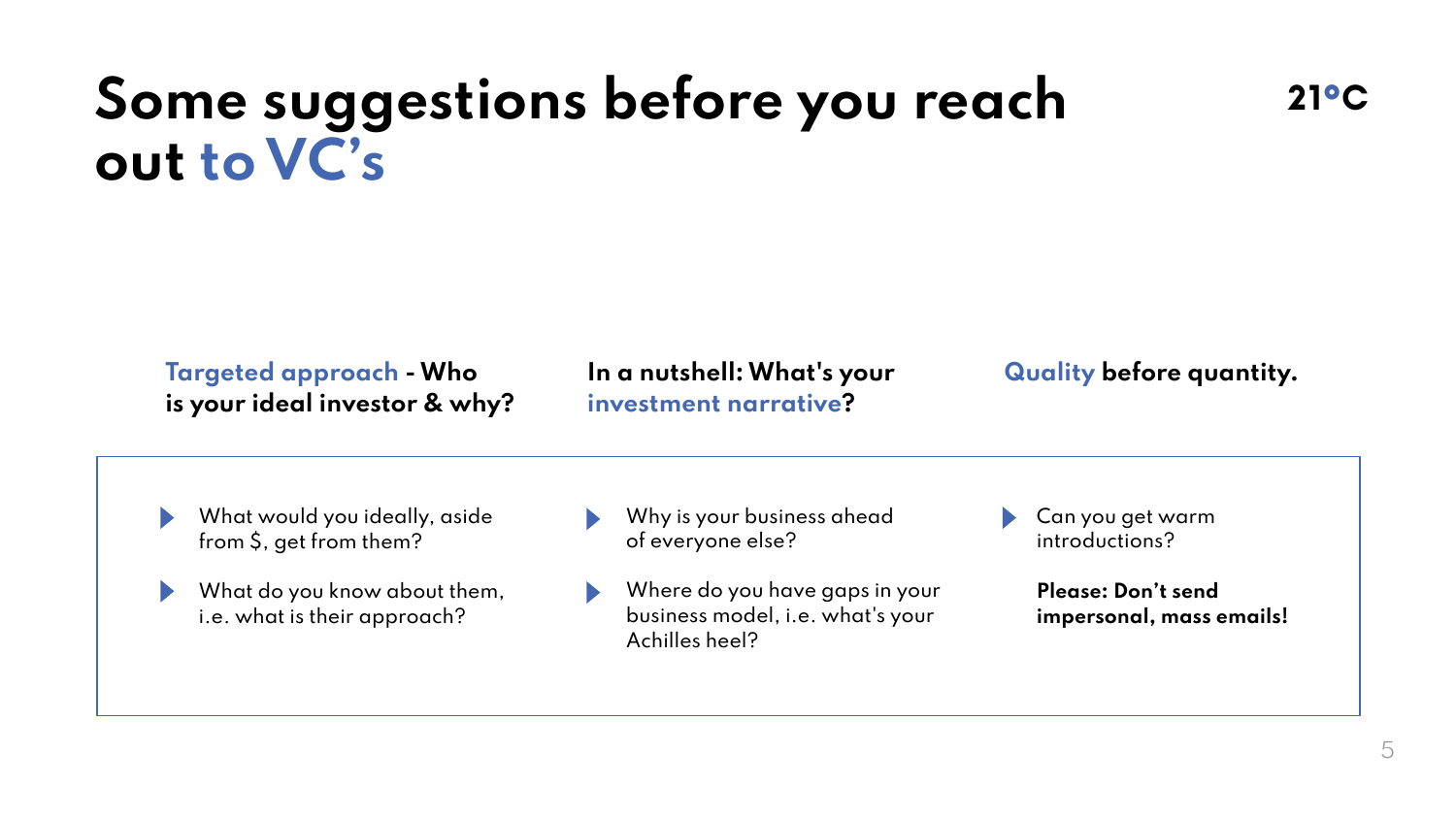### **The Five Stages of Fundraising**

| Attract interest and prepare personalized emails<br>Whenever possible get warm introductions<br>This is your moment to tap your network and ask for favours!<br>$+$                                                                                          |
|--------------------------------------------------------------------------------------------------------------------------------------------------------------------------------------------------------------------------------------------------------------|
| Deep Dive Call > Keep the momentum + define a next step<br>Check-in point down the road; ask about the potential ticket size                                                                                                                                 |
| Find a Lead Investor > Good chemistry is a precondition<br>Ideally you click w/ them from the get go                                                                                                                                                         |
| <b>Negotiation: T/S + SHA</b><br>Before signing: Discuss expectations, milestones & roles (make conscious decisions)<br>Try to avoid Board Observers, make them Board Directors instead<br>$+$                                                               |
| Once you have received the \$, the real work starts<br>Send monthly operational Updates<br>Be as transparent as possible, manage expectations (especially when something<br>$+$<br>goes "south" > release bad news to your Board immediately, never hide it) |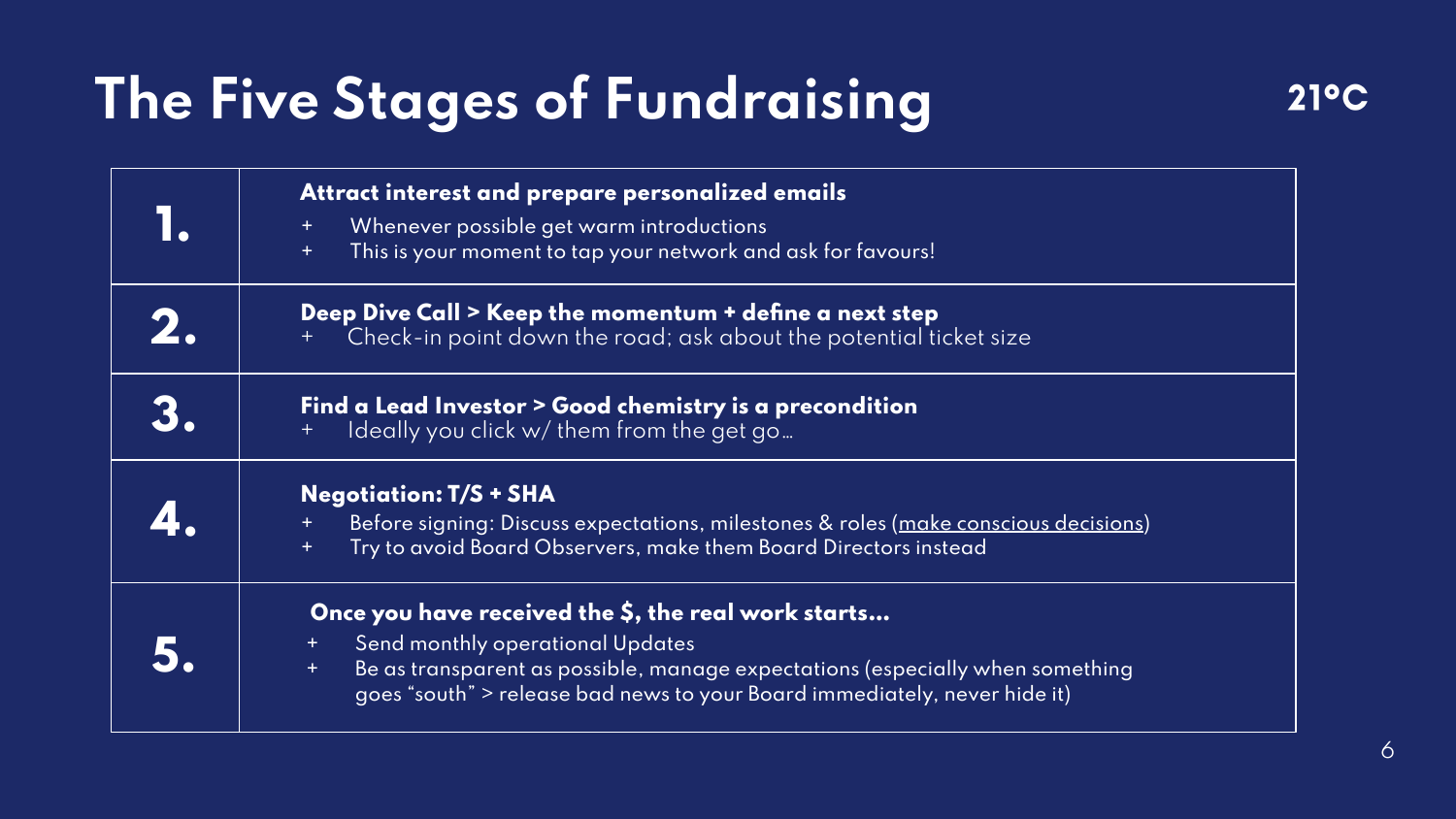$21^{\circ}$ C

## **"It's like a dance, respect the rhythm…"**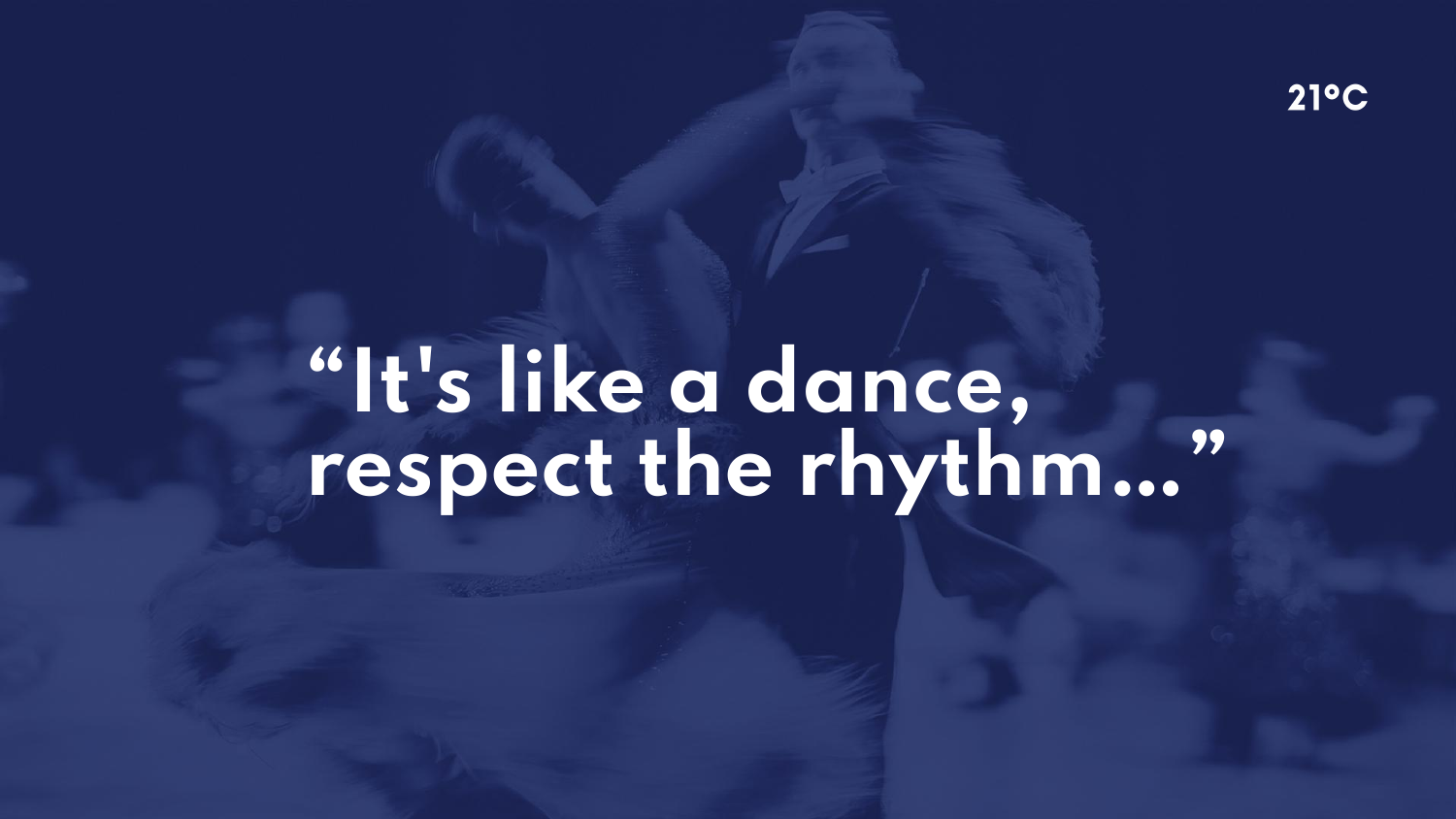### **Some final remarks (I/II)**

**1.**

**3.**

**4.**

**Never be offended, rejection is part of the game…** learn from feedback and constantly improve your pitch (technique)

**Some professional investors will ghost away.** There is a moment when you should ask them if they want to invest (or pull out) **2.**

> **Avoid investors w/ a zero-sum mindset;** growing ventures means growing the pie for everyone involved!

Listen to your gut-feeling; **especially when you receive a growing # of red-flags** while talking to a VC

- **+** Never be desperate for money, it makes you blind
- **+** Try to get references from portfolio companies your targeted VC is/was working with
- **+** Make background checks about the VC and its GPs/LPs (where is the \$ coming from?)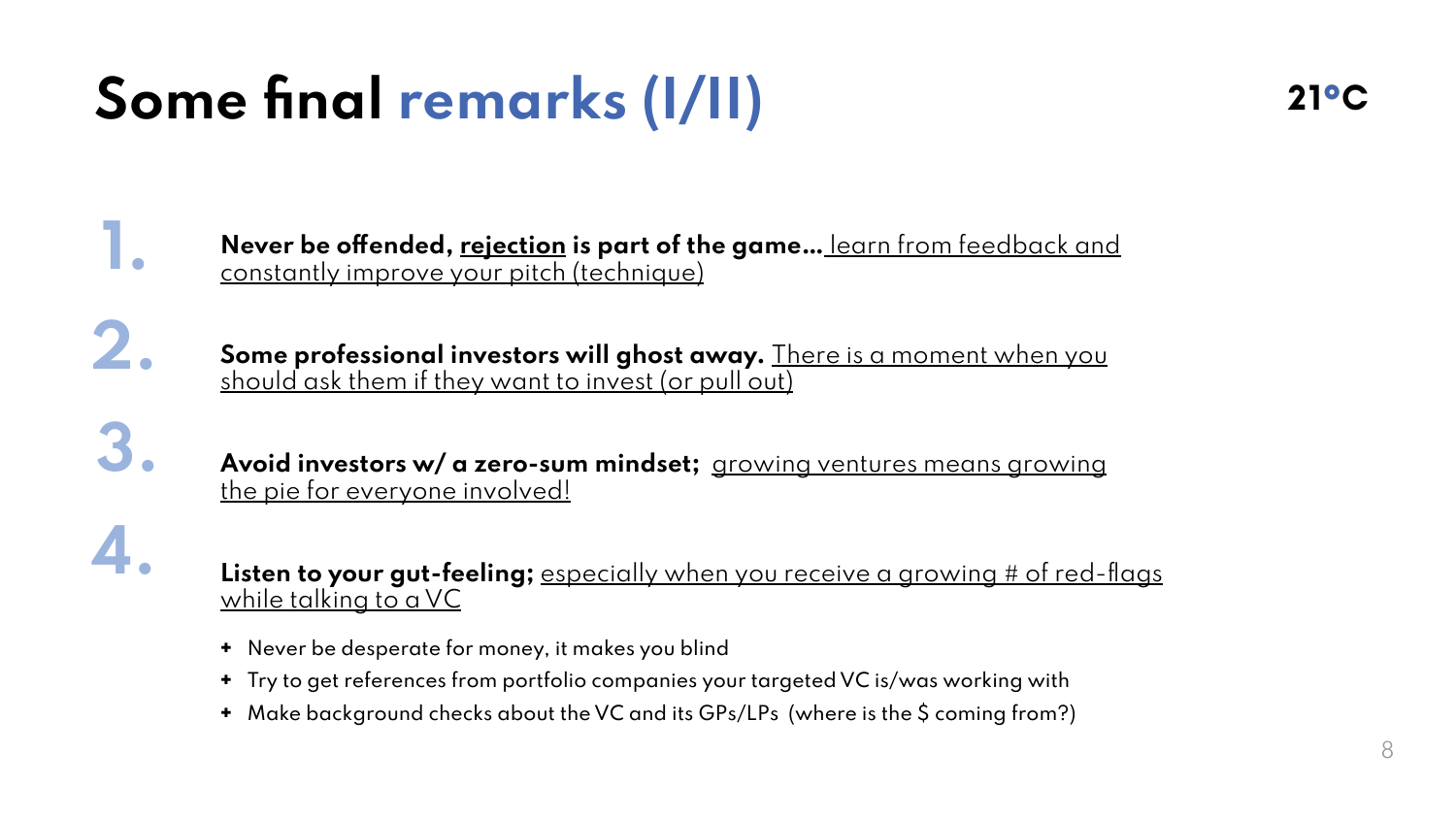### **Some final remarks (II/II)**

### **5.**

**6.**

#### **Don't bs investors w/ delusional projections**

- **+** It's ok to make bold assumptions but they should still be from planet earth
- **+** If you cannot explain your 10X top line growth, you will immediately lose credibility
- **+** Try to embed good news (e.g. new contracts, great hirings) while following up w/ investors

#### **Once a VC wants to start the DD process: Receiving access to an incomplete data room (or w/ flawed docs) is annoying and you kill momentum > unnecessary!**

**+** Make sure it is rather smooth sailing (you will be busy enough explaining them your business model)

#### **Good luck :-)**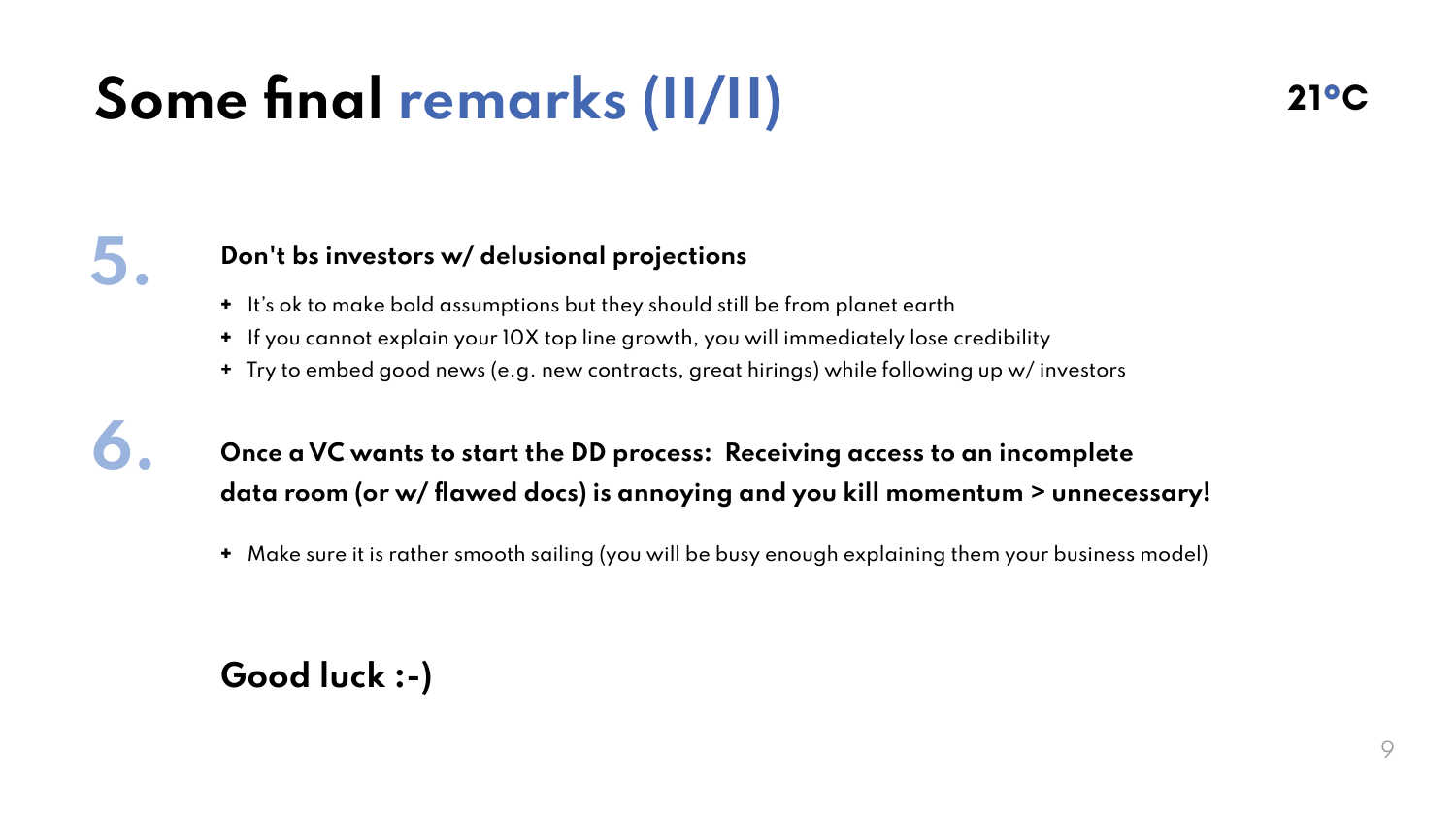### **Book Recommendation**

**BRAD FELD JASON MENDELSON** 



**BE SMARTER THAN YOUR LAWYER AND VENTURE CAPITALIST** 

**FOURTH EDITION** 

**WILEY**